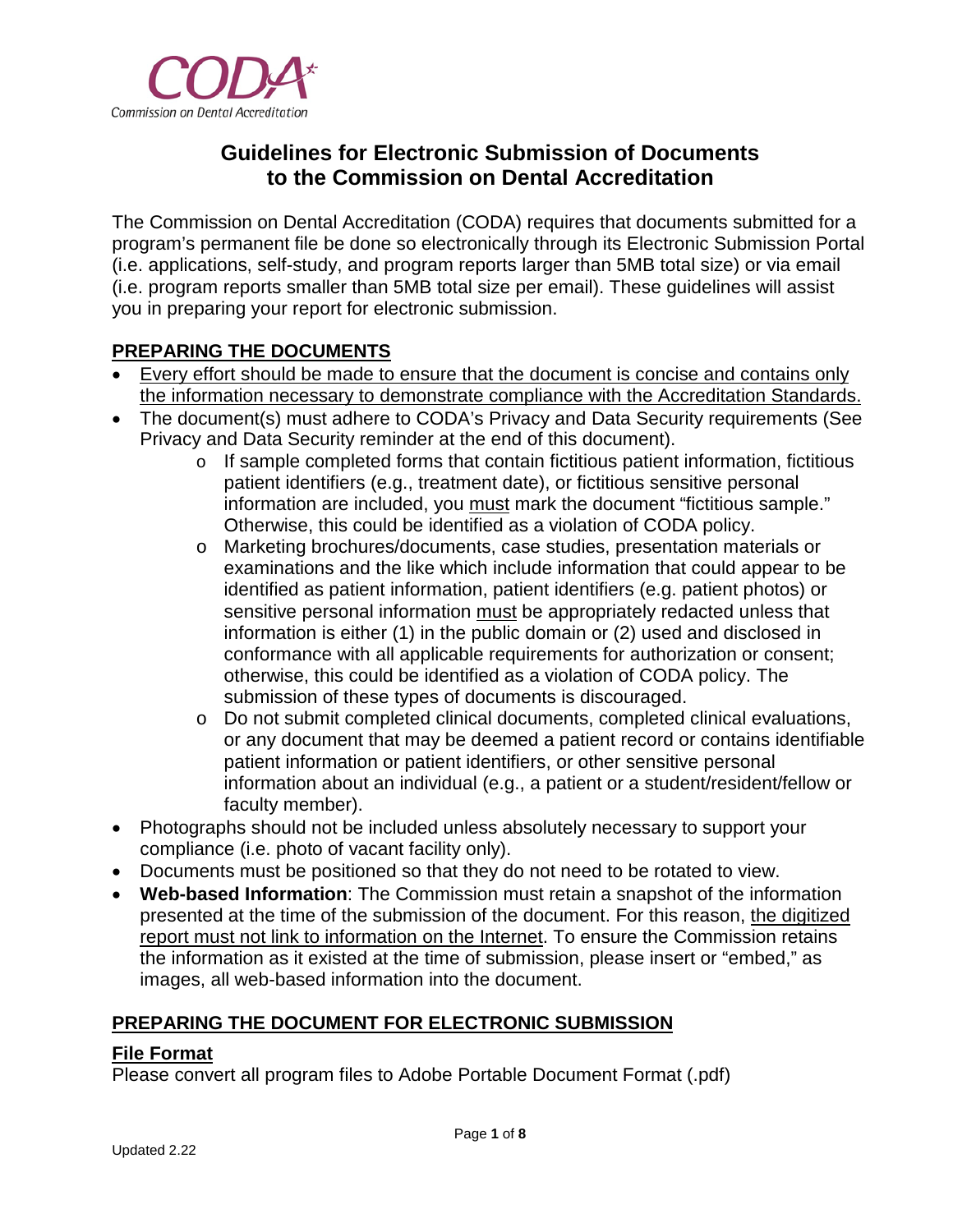

• All submissions must be searchable and include bookmarks to aid in the reader's navigation.

#### **File Size**

Individual files submitted via the Electronic Submission Portal **must not exceed 100MB each**. It is highly recommended that you keep each file to less than **50MB**, as the larger the file, the longer it may take for that file to upload, depending on your internet upload speeds, etc.

For Self-Study and Application submissions, the report could be saved as four (4) PDF documents that are clearly named, searchable and bookmarked:

- o Narrative
- o Exhibits
- o Appendices
- o Curriculum Materials
	- Allied and Predoctoral dental education programs must submit a separate curriculum document. Advanced dental education programs may include curriculum within the Exhibits or Appendices documents.

For other types of correspondence and reports, the report must be saved as one (1) comprehensive PDF document that is clearly named, searchable, bookmarked, and **does not exceed 100MB** in size for E-portal submission or **5MB** in size for email submission. If the file is larger than 100MB, it must be saved as smaller files; however, as a general practice, it is highly recommended that you keep each file to less than 50MB.

*NOTE: If the Commission office cannot successfully transfer your document to the program's permanent record, the program will be contacted and required to upload documents that are a smaller file size.*

#### **File Name**

• File names must not include symbols (such as  $\&, \wedge, *$ , #). In addition, file names must not be more than 30 characters in length.

#### **DOCUMENT PREPARATION**

Use your preferred PDF program to **add bookmarks** to make it easy to navigate your submission. The organization of your bookmarks must correlate to each Standard (1-1, 1-2, 1-3, etc.) and each exhibit/appendix/syllabi (exhibit 1, 2, 3, etc.) such that the reader can navigate directly to those sections of the report.

Please keep in mind: CODA staff and volunteers must be able to easily navigate throughout all of your submitted materials; use page numbers and bookmarks wisely in order to assist their review.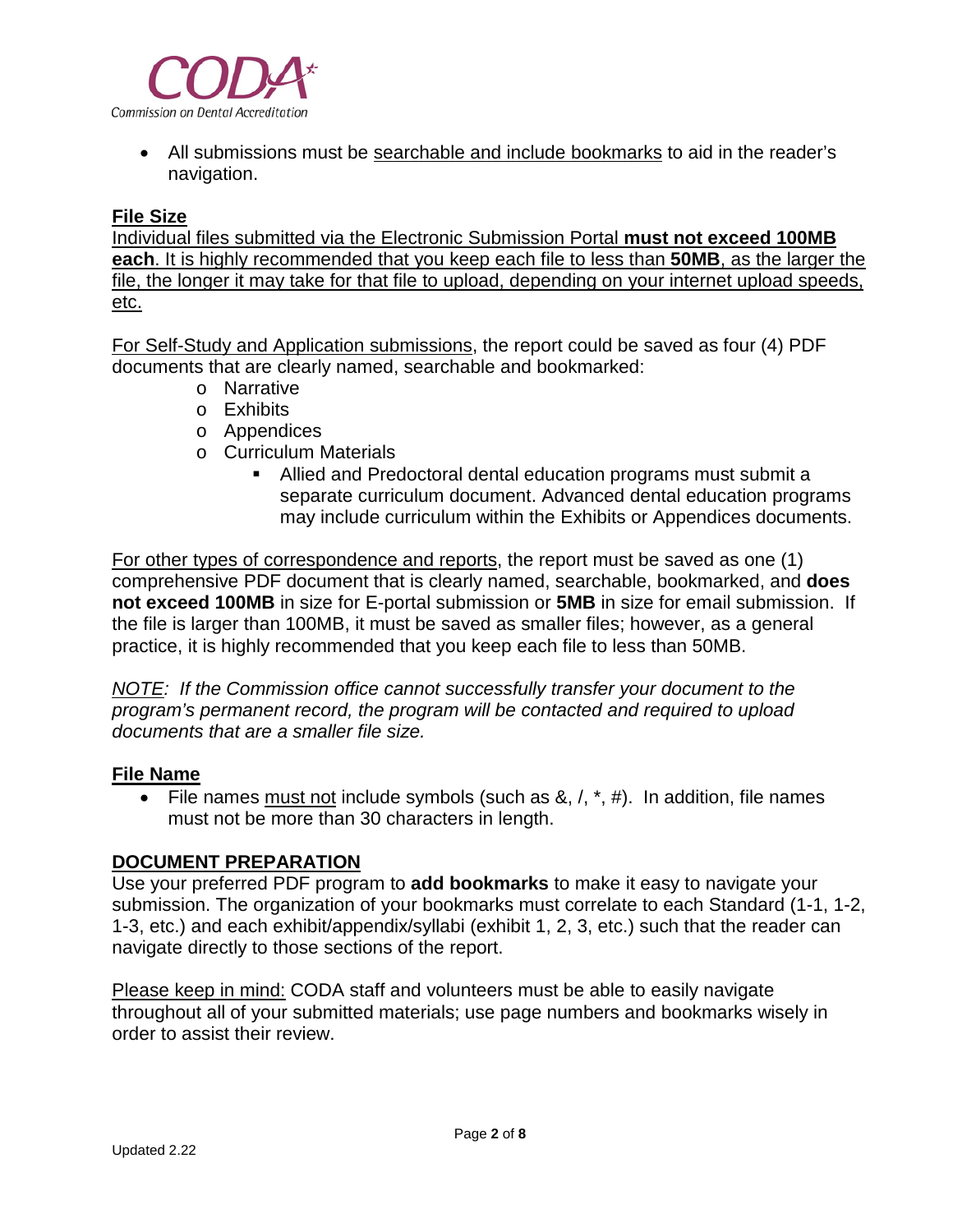

**Reports that fail to adhere to the stated guidelines will not be accepted and the program will be contacted to submit a reformatted report. In this case, the report may not be reviewed at the assigned time.** 

#### **ELECTRONIC SUBMISSION OF DOCUMENTS**

**The Commission has directed that program materials be submitted electronically through a secure CODA electronic submission portal or by email, solely. Paper copies and/or electronic copies mailed to the Commission office will not be accepted.** 

In addition, it is prohibited to use peer-to-peer file sharing software, such as Dropbox, Kazaa, Morpheus, LimeWare, Bit Torrent, etc., to transmit the documents to CODA or CODA volunteers.

E-Portal Submission: Application and self-study materials must only be submitted via CODA's electronic portal. You will receive portal access by contacting the Commission office.

Email Submission: If submitting a report **by email**, the email file size **must not exceed 5MB**. If multiple emails must be submitted (not to exceed 3 emails, total), please indicate so by referring to "Email 1 of X" in the subject line of the email. If your submission will require four (4) or more emails, please contact the Commission office to determine whether submission through CODA's electronic portal is preferred. The Commission is unable to receive "Zip Files."

#### **PRIVACY AND DATA SECURITY REMINDER**

The program's documentation for CODA (self-study, application, or reports to CODA, for example) must NOT contain any sensitive personally identifiable information ("Sensitive Information" or "PII") as outlined in "Privacy and Data Security Requirements for Institutions" (see section at the end of this document). Similarly, such documentation must not contain any identifiable patient information ("PHI"); therefore, no "patient identifiers" may be included (see section at the end of this document). This applies whether or not the program is required to comply with HIPAA.

Before sending documents to CODA, institutions must fully and appropriately redact all PII and all PHI, including all patient identifiers such that the PII/PHI and patient identifiers cannot be read or otherwise reconstructed. *Covering information with ink and then scanning is not an appropriate means of redaction.* 

If the program submits documentation that does not comply with the policy on PHI and PII (noted above), CODA will assess an administrative fee of \$4,000 per program submission to the institution; a program's resubmission that continues to contain PHI or PII will be assessed an additional \$4,000 fee.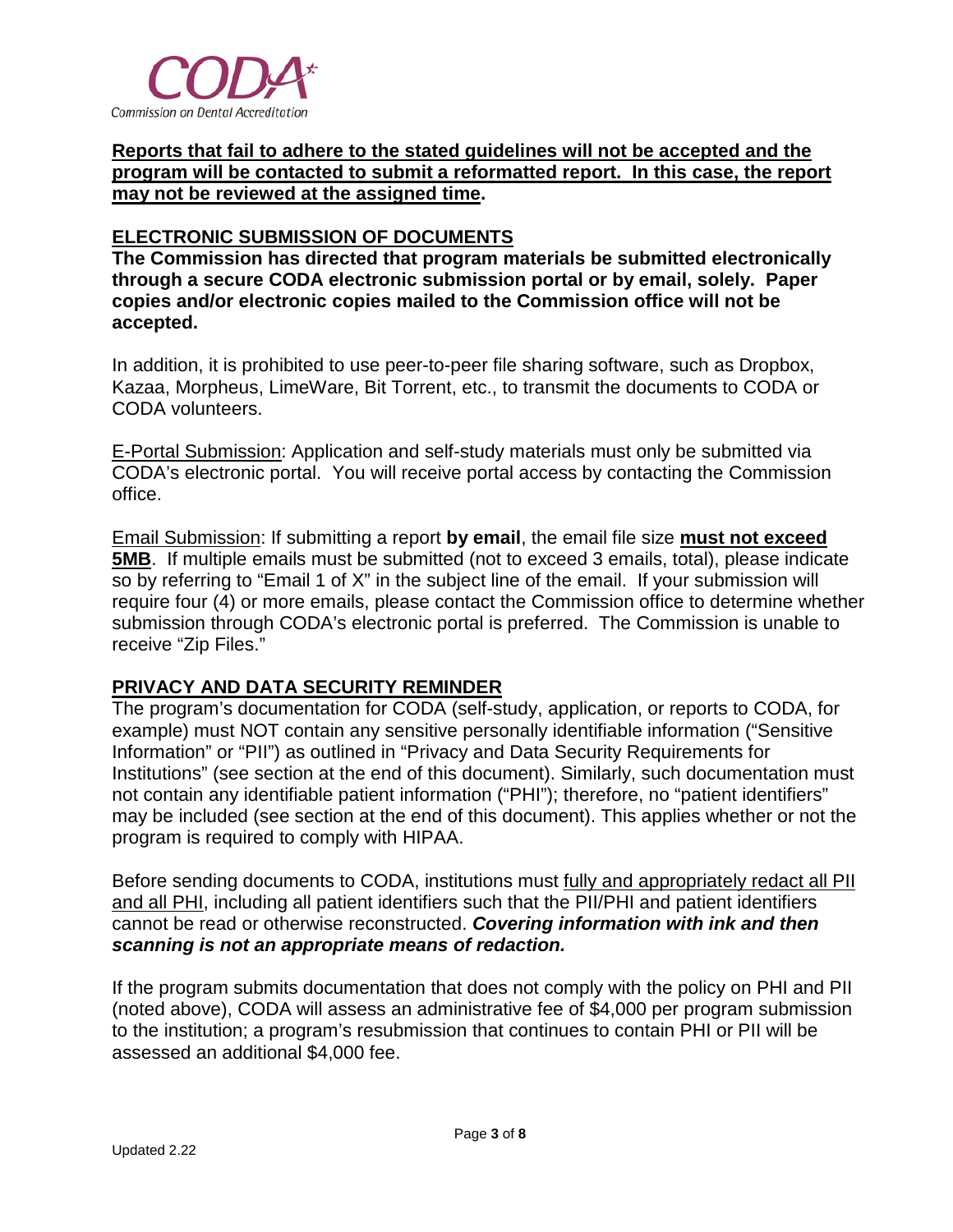

Documents that fail to adhere to the Commission's Privacy and Data Security compliance requirements will be destroyed and corrected documents must be submitted.

### **ASSISTANCE**

If you have questions, it is preferred that you contact CODA staff via email. CODA staff emails can be found on the CODA website at the following link: <https://coda.ada.org/en/accreditation/coda-membership/coda-staff>

Staff can also be contacted at the phone number and extension below: 312-440-(ext.)

- dental education programs and dental therapy programs, extension 2721;
- advanced dental education programs in dental public health, oral and maxillofacial pathology, oral and maxillofacial radiology, pediatric dentistry and prosthodontics, extension 2672;
- advanced dental education programs in endodontics, oral and maxillofacial surgery, orthodontics and dentofacial orthopedics and periodontics, and fellowships in oral and maxillofacial surgery and orthodontics and dentofacial orthopedics, extension 2714;
- advanced dental education programs in advanced education in general dentistry, general practice residency, dental anesthesiology, oral medicine and orofacial pain, extension 2788;
- dental assisting programs and dental laboratory technology programs, extension 4660; and
- dental hygiene programs, extension 2695

#### **Commission on Dental Accreditation Discipline Abbreviations**

**DE** – Predoctoral Dental Education **AEGD** – Advanced Education in General Dentistry Education **GPR** – General Practice Residency Education **Dent Anes** – Dental Anesthesiology **OF Pain –** Orofacial Pain **Oral Med** – Oral Medicine **DA** – Dental Assisting Education **DH** – Dental Hygiene Education **DT** – Dental Therapy Education **DLT** – Dental Laboratory Technology Education **DPH** – Dental Public Health Education **ENDO** – Endodontics Education **OMP** – Oral and Maxillofacial Pathology Education **OMR** – Oral and Maxillofacial Radiology Education **OMS** – Oral and Maxillofacial Surgery Education **OMS-CF COS** – Oral and Maxillofacial Surgery Clinical Fellowship Education – Cosmetics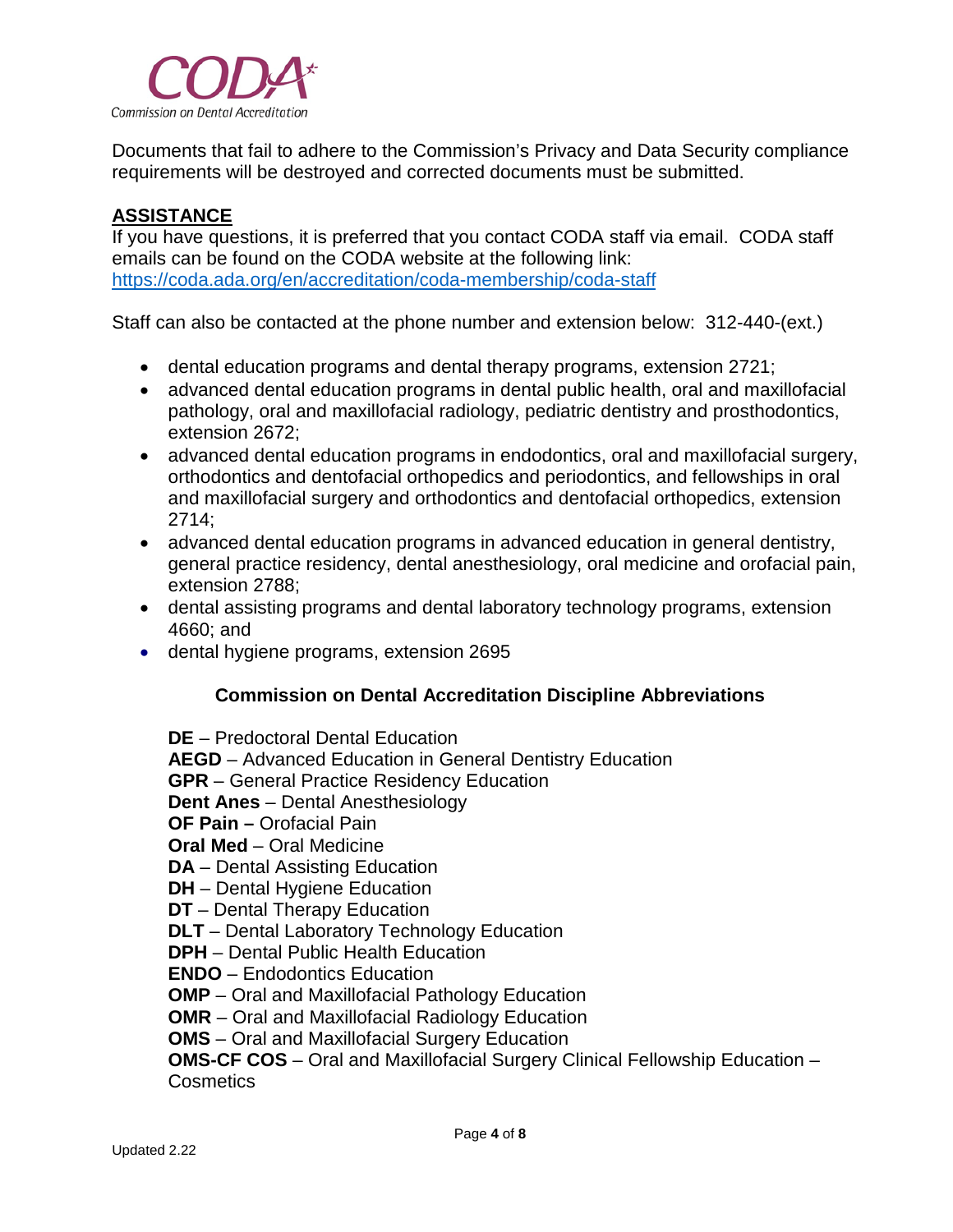

**OMS-CF CR** – Oral and Maxillofacial Surgery Clinical Fellowship Education – Craniofacial (Pediatric Craniomaxillofacial)

**OMS-CF ES** – Oral and Maxillofacial Surgery Clinical Fellowship Education – Endoscopic Maxillofacial Surgery

**OMS-CF MIC** – Oral and Maxillofacial Surgery Clinical Fellowship Education – Microvascular Reconstructive Surgery

**OMS**-**CF ONC** – Oral and Maxillofacial Surgery Clinical Fellowship Education - **Oncology** 

**ORTHO** – Orthodontics and Dentofacial Orthopedics Education

**ORTHO**-**CF** – Clinical Fellowship Education in Craniofacial and Special Care **Orthodontics** 

**PED** – Pediatric Dentistry Education

**PERIO** – Periodontics Education

**PROS** – Prosthodontics Education

**CBMXPROS -** Combined Prosthodontics/Maxillofacial Prosthetics

**MXPROS -** Maxillofacial Prosthetics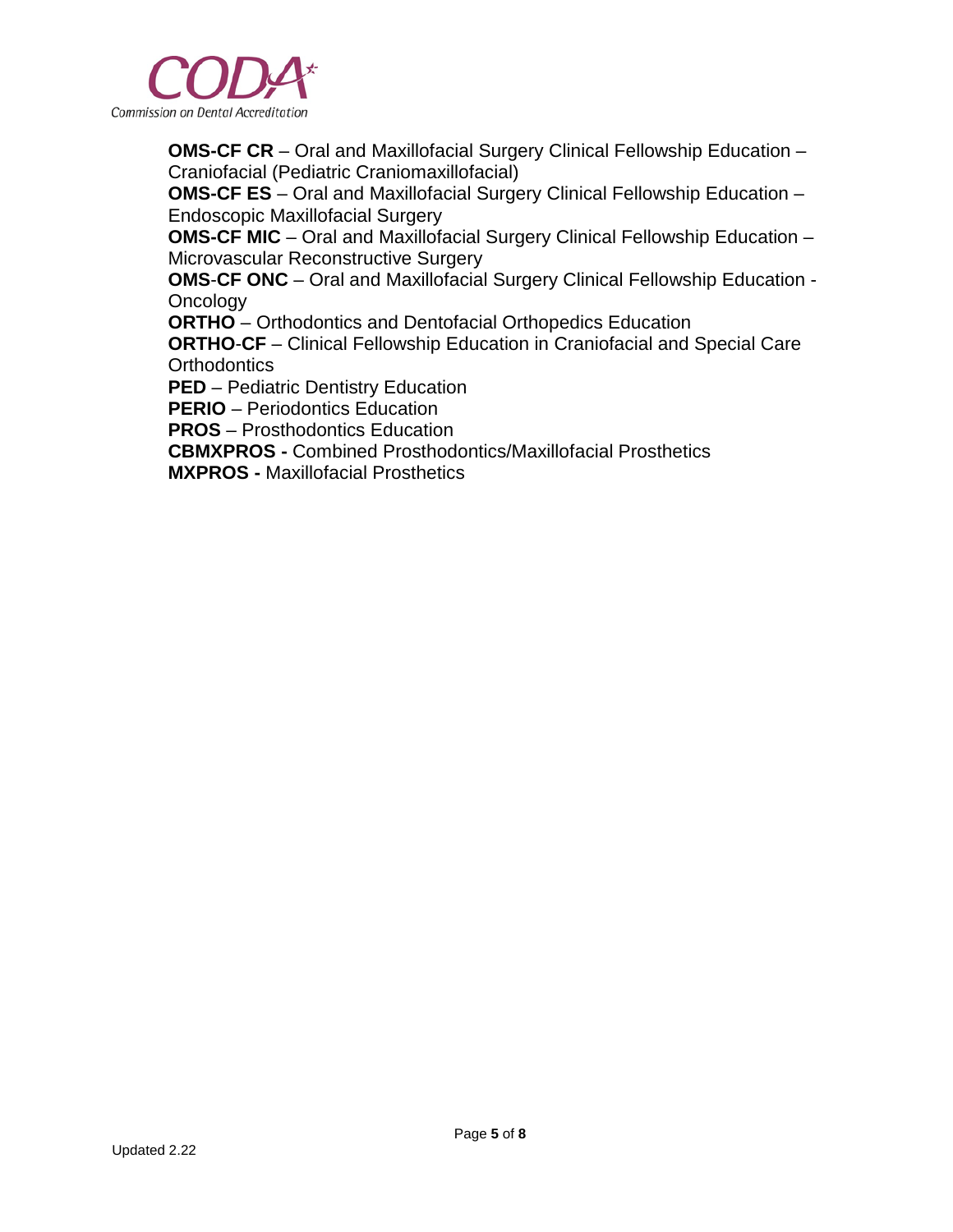

## **Commission on Dental Accreditation Privacy and Data Security Reminders**

#### *Protect sensitive personally identifiable information ("PII") such as social security numbers, drivers' license numbers, credit card numbers, account numbers, etc.*

#### **Security Reminder: Personally Identifiable Information**

Before submitting any documents to CODA or to a CODA site visitor, an institution must:

- Review for PII and patient identifiers.
- Fully and appropriately redact any PII and patient identifiers.
- Make sure the redacted information is unreadable in hard copy and electronic form. You must use appropriate redaction methods to ensure personal information cannot be read or reconstructed.

CODA **does not accept** PII or patient identifiers in any materials submitted by a program.

#### **Security Reminder: Patient Identifiers**

Before submitting any information about a patient to CODA or to a CODA site visitor, you must **thoroughly redact all 18 patient identifiers listed on the next page.** Examples of information about a patient:

- Dental records
- Rosters of procedures (procedure logs)
- Chart review records (chart audit records)
- Information from affiliated teaching institutions, to include items listed above
- Brochures with patient images and/or information
- Presentations with patient images and/or information
- Course materials (exams, lecture materials) with patient images and/or information

If **even one** identifier is readable, do not submit the information to CODA.

CODA **does not accept** documents containing PII or patient identifiers from institutions. Any PHI/PII that is necessary for CODA accreditation may only be reviewed by CODA site visitors when they are on-site at the institution.

When redacting identifiers, you must ensure that the information is unreadable and cannot be reconstructed in both hard copy and electronic form. For example, certain information redacted on a hard copy can become readable when the hard copy is scanned. Instead, it may be effective to use opaque cover-up tape on the hard copy, scan, and then ensure the redacted information on the scanned version is not visible/readable through the redaction.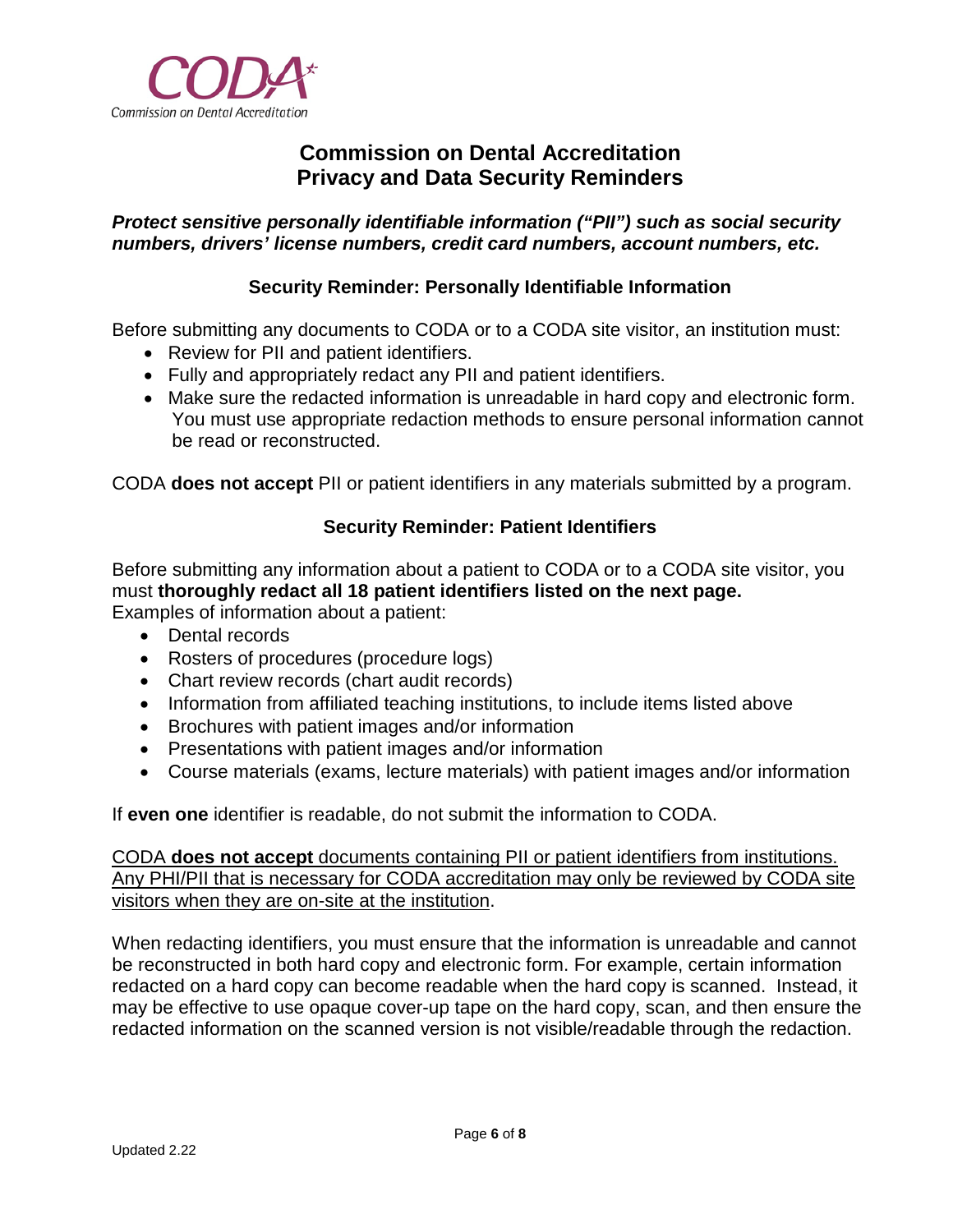

# **Commission on Dental Accreditation Privacy and Data Security Requirements for Institutions**

(Rev. 8/2021)

- 1. **Sensitive Information.** To protect the privacy of individuals and to comply with applicable law, the Commission on Dental Accreditation ("CODA" or "the Commission") **prohibits all programs/institutions from disclosing in electronic or hard copy documents** provided to CODA other than on-site during a site visit, any of the following information ("Sensitive Information" or "PII"):
	- Social Security number
	- Credit or debit card number or other information (e.g., expiration date, security code)
	- Drivers' license number, passport number, or other government issued ID
	- Account number with a pin or security code that permits access
	- Health insurance information, such as policy number or subscriber I.D.
	- Medical information, such as information about an individual's condition, treatment, or payment for health care
	- Mother's maiden name
	- Taxpayer ID number
	- Full date of birth
	- Any data protected by applicable law (e.g., HIPAA, state data security law)
	- Biometric data, such as fingerprint or retina image
	- Username or email address, in combination with a password or security question that permits access to an online account
- 2. **Patient Identifiers.** Before submitting information about a patient to CODA other than on-site during a site visit, a program/institution **must remove the following data elements** of the individual, and of relatives, household members, and employers of the individual (the "Patient Identifiers"):
	- 1. Names, including initials
	- 2. Address (including city, zip code, county, precinct)
	- 3. Dates, including treatment date, admission date, age, date of birth, or date of death [a range of dates (e.g., May  $1 - 31$ , 2015) is permitted provided such range cannot be used to identify the individual who is the subject of the information]
	- 4. Telephone numbers
	- 5. Fax numbers
	- 6. E-mail addresses
	- 7. Social Security numbers
	- 8. Medical record numbers
	- 9. Health plan beneficiary numbers
	- 10. Account numbers
	- 11. Certificate/license numbers